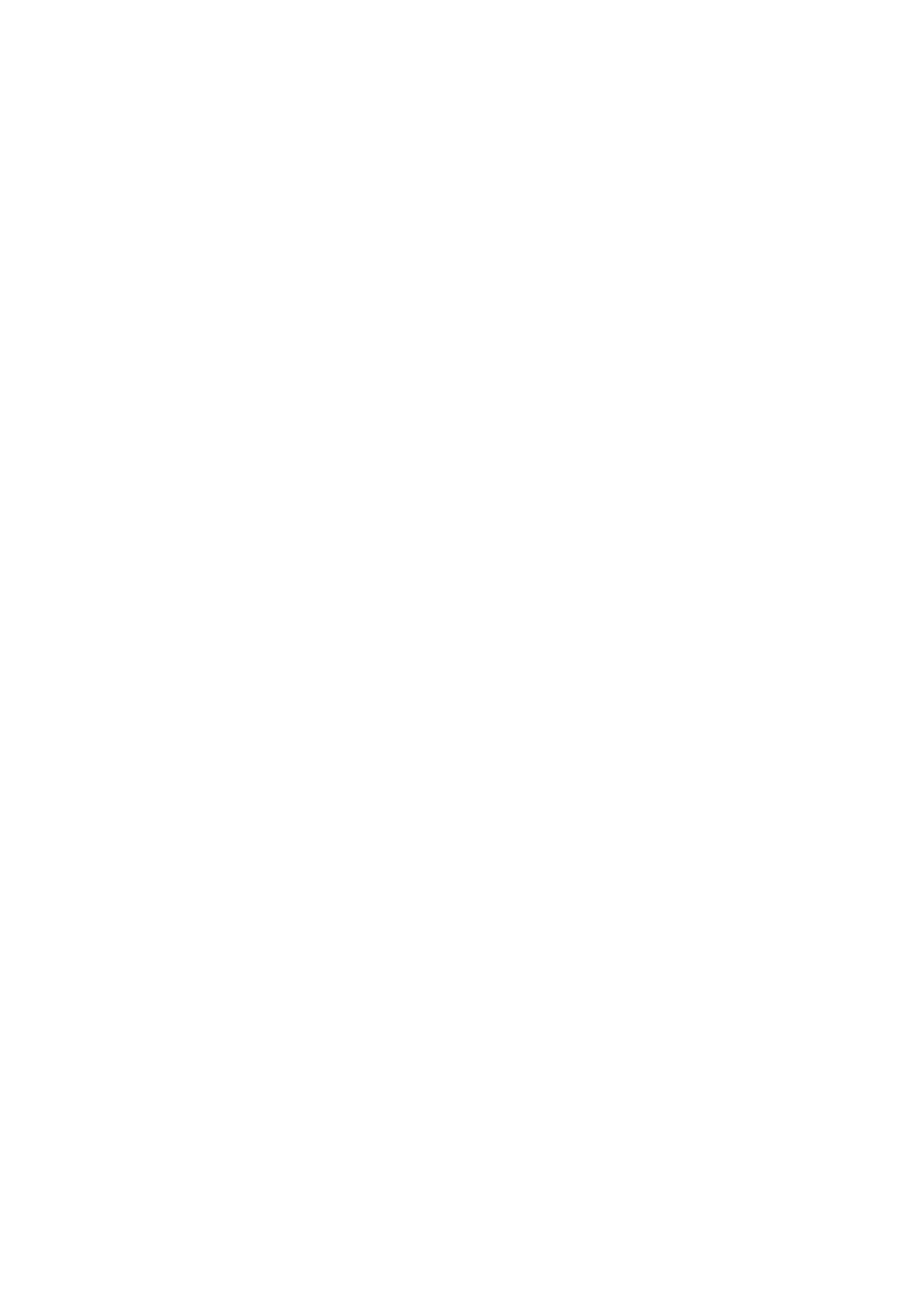

## GASTOS CON FINANCIACIÓN AFECTADA. DGA

| <b>CÓDIGO</b>  |                                                                                                       | DESVIACIÓN DE<br><b>FINANCIACIÓN</b><br><b>ACUMULADA A</b><br>31.12.2018 | DESVIACIÓN DE<br><b>FINANCIACIÓN</b><br><b>DEL EJERCICIO</b><br>2019 | DESVIACIÓN DE<br><b>FINANCIACIÓN</b><br><b>ACUMULADA A</b><br>31.12.2019 |
|----------------|-------------------------------------------------------------------------------------------------------|--------------------------------------------------------------------------|----------------------------------------------------------------------|--------------------------------------------------------------------------|
| 11201          | PROGRAMA OPERATIVO FSE 2014-2020                                                                      | -41.654.171,51                                                           | $-2.868.217,07$                                                      | -44.522.388,58                                                           |
| 12202          | FEADER 2014-2020                                                                                      | -12.948.524,04                                                           | 11.628.409,02                                                        | $-1.320.115,02$                                                          |
| 14102          | PROGRAMA DE COOPERACIÓN<br>TRANSFRONTERIZA, POCTEFA 2007-2013                                         | 896.441,46                                                               | 0,00                                                                 | 896.441,46                                                               |
| 14105          | PROG.COMUNIT, 2007-2013 POCTEFA EFA<br>200/11 CULTURA                                                 | 9.792,78                                                                 | 0,00                                                                 | 9.792,78                                                                 |
| 14106          | PROGRAMA INTERREG EUROPE FEDER                                                                        | 0,00                                                                     | 32.835,99                                                            | 32.835,99                                                                |
| 14201          | PROGRAMA OPERATIVO FEDER 2014-2020                                                                    | -28.525.285,90                                                           | 5.185.407,50                                                         | -23.339.878,40                                                           |
| 14202          | POCTEFA 2014-2020                                                                                     | -431.445,19                                                              | $-197.568,14$                                                        | $-629.013,33$                                                            |
| 14203          | SUDOE 2014-2020                                                                                       | $-25.219,12$                                                             | 68.268,38                                                            | 43.049,26                                                                |
| 14204          | POCTEFA - HABIOS                                                                                      | 0,00                                                                     | 42.269,08                                                            | 42.269,08                                                                |
| 15101          | FONDO EUROPEO DE PESCA                                                                                | 892.489,65                                                               | 0,00                                                                 | 892.489,65                                                               |
| 19001          | UNION EUROPEA (PUNTO INFORMACIÓN<br>EUROPEO)                                                          | 0,00                                                                     | 27.221,54                                                            | 27.221,54                                                                |
| 32200          | <b>FONDO ESPECIAL TERUEL</b>                                                                          | 9.788.768,22                                                             | 16.990.217,06                                                        | 26.778.985,28                                                            |
| 34006          | CS AGRICULTURA - PROGRAMA APÍCOLA                                                                     | 11.820,44                                                                | 3,54                                                                 | 11.823,98                                                                |
| 34007          | C.S. AGRICULTURA - APOYO INDUSTRIAS<br><b>AGROALIMENTARIAS</b>                                        | -964.499.24                                                              | 1.198.984,33                                                         | 234.485,09                                                               |
| 34011          | CS AGRICULTURA – APOYO RAZAS<br><b>AUTÓCTONAS</b>                                                     | $-67.201,61$                                                             | 0,00                                                                 | $-67.201,61$                                                             |
| 34015          | CS AGRICULTURA - SEMILLAS Y PLANTAS DE<br><b>VIVEROS</b>                                              | 136.752,24                                                               | 126.355,56                                                           | 263.107,80                                                               |
| 34016          | CS AGRICULTURA - CONVENIO IDENTIFICACIÓN<br><b>FRUTALES</b>                                           | 118.313,50                                                               | 81.089,58                                                            | 199.403,08                                                               |
| 34017          | CS AGRICULTURA - LUCHA CONTRA AGENTES<br><b>NOCIVOS</b>                                               | 964.787,86                                                               | 96.132,92                                                            | 1.060.920,78                                                             |
| 34021<br>34039 | CS AGRICULTURA - INDEM. ERRADICACIÓN<br>ENFERMEDADES ANIMALES, ENCEFALOPATÍAS<br><b>ESPORGIFORMES</b> | 30.158,09                                                                | 116.746,91                                                           | 146.905,00                                                               |
| 34026          | CS AGRICULTURA - APOYO ATRIAS                                                                         | 3.269,10                                                                 | $-3.269, 10$                                                         | 0,00                                                                     |
| 34046          | C.S. AGRICULTURA - CONCENTRACIÓN<br><b>PARCELA</b>                                                    | 0,00                                                                     | 229.536,55                                                           | 229.536,55                                                               |
| 34047          | C.S. AGRICULTURA - MODERNIZACIÓN DE<br>REGADIOS                                                       | -554.657,53                                                              | 430.853,68                                                           | -123.803,85                                                              |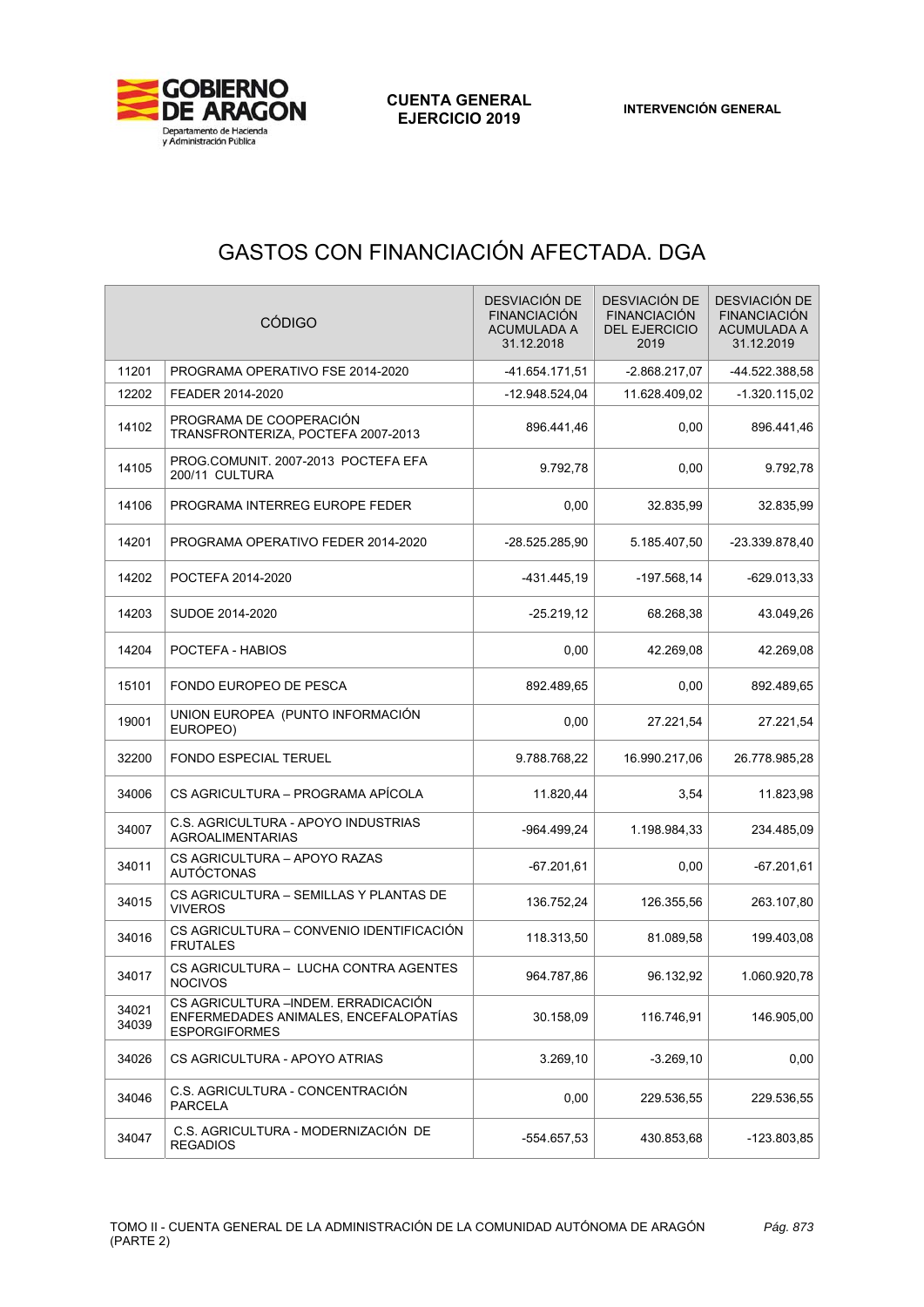

## GASTOS CON FINANCIACIÓN AFECTADA. DGA

| <b>CÓDIGO</b> |                                                              | DESVIACIÓN DE<br><b>FINANCIACIÓN</b><br><b>ACUMULADA A</b><br>31.12.2018 | DESVIACIÓN DE<br><b>FINANCIACIÓN</b><br><b>DEL EJERCICIO</b><br>2019 | DESVIACIÓN DE<br><b>FINANCIACIÓN</b><br><b>ACUMULADA A</b><br>31.12.2019 |
|---------------|--------------------------------------------------------------|--------------------------------------------------------------------------|----------------------------------------------------------------------|--------------------------------------------------------------------------|
| 34056         | PLAN DE FRUTAS EN LAS ESCUELAS                               | 56.043,58                                                                | 0,00                                                                 | 56.043,58                                                                |
| 34059         | CSA MODERNIZACIÓN EXPLOTACIONES 2014-<br>202                 | $-206.134,42$                                                            | 0,00                                                                 | $-206.134,42$                                                            |
| 35014         | C.S. SERV. SOCIALES - ERRADICACIÓN DE LA<br><b>POBREZA</b>   | 0,00                                                                     | $-200.260,00$                                                        | $-200.260,00$                                                            |
| 35015         | CSSS CONGRESO ESTATAL VOLUNTARIADO                           | 2.831,76                                                                 | 0,00                                                                 | 2.831,76                                                                 |
| 36001         | C.S. MEDIO AMBIENTE - DLLO SOCIEC. EN ME                     | -209.651,87                                                              | 142.916,86                                                           | -66.735,01                                                               |
| 36004         | C.S. MEDIO AMBIENTE - PREV. LUCHA INCEND                     | -1.180.692,08                                                            | 404.675,35                                                           | -776.016,73                                                              |
| 36006         | C.S. MEDIO AMBIENTE - CONSERVACIÓN<br><b>BIODIVERSIDAD</b>   | 136.377,65                                                               | 167.379,94                                                           | 303.757,59                                                               |
| 36008         | CS. MEDIO AMBIENTE ÁREAS E INFLUENCIA<br><b>PARQUES</b>      | 15.708,10                                                                | 157.496,12                                                           | 173.204,22                                                               |
| 36012         | CSMA-INFRAESTRUCTURAS GESTION<br><b>RESIDUOS CCLL</b>        | 652.286,56                                                               | 219.249,05                                                           | 871.535,61                                                               |
| 37001         | TRAMO AUTONÓMICO 0,7% IRPF                                   | 28.088,54                                                                | 1.691,46                                                             | 29.780,00                                                                |
| 39005         | AYUDAS A JUBILACIÓN Y REESTRUCTURACIÓN<br><b>DE EMPRESAS</b> | 267.936,00                                                               | 0,00                                                                 | 267.936,00                                                               |
| 39015         | FOMENTO DE LA DONACIÓN Y TRASPLANTE DE<br>ÓRGANOS            | 160.725,61                                                               | 43.393,43                                                            | 204.119,04                                                               |
| 39016         | JUNTA ARBITRAL DE CONSUMO                                    | 0,00                                                                     | 19.627,96                                                            | 19.627,96                                                                |
| 39040         | PLAN FORMACIÓN CONTINUA INAP                                 | 1.009.083,72                                                             | 64.684,60                                                            | 1.073.768,32                                                             |
| 39042         | C.S.DEPORTES. CENTROS DE TECNIFICACIÓN D                     | 60.000,73                                                                | $-49.108,65$                                                         | 10.892,08                                                                |
| 39048         | C. Mº INDUSTRIA - PLAN AVANZA                                | 2.820.703,10                                                             | 7.526,92                                                             | 2.828.230,02                                                             |
| 39054         | AYUDA PÚBLICA VÍCTIMAS VIOLENCIA DE<br><b>GÉNERO</b>         | $-91.747,08$                                                             | $-217.284,42$                                                        | $-309.031,50$                                                            |
| 39059         | C.S. EDUCACIÓN. PROGRAMA LIBROS Y<br><b>MATERIAL ESCOLAR</b> | 1.768.688,79                                                             | $-101.334,79$                                                        | 1.667.354,00                                                             |
| 39062         | C.S. EDUC. PROGRAMA LENGUAS<br>EXTRANJERAS (PALE)            | 186.945,01                                                               | $-221.863,75$                                                        | $-34.918,74$                                                             |
| 39071         | CONVENIO Mº DEFENSA PROG.<br>INCORPORACIÓN LABORAL           | 442.071,06                                                               | $-17.277,00$                                                         | 424.794,06                                                               |
| 39074         | BIBLIOTECA VIRTUAL ARAGÓN                                    | 12.938,25                                                                | $-7.620,23$                                                          | 5.318,02                                                                 |